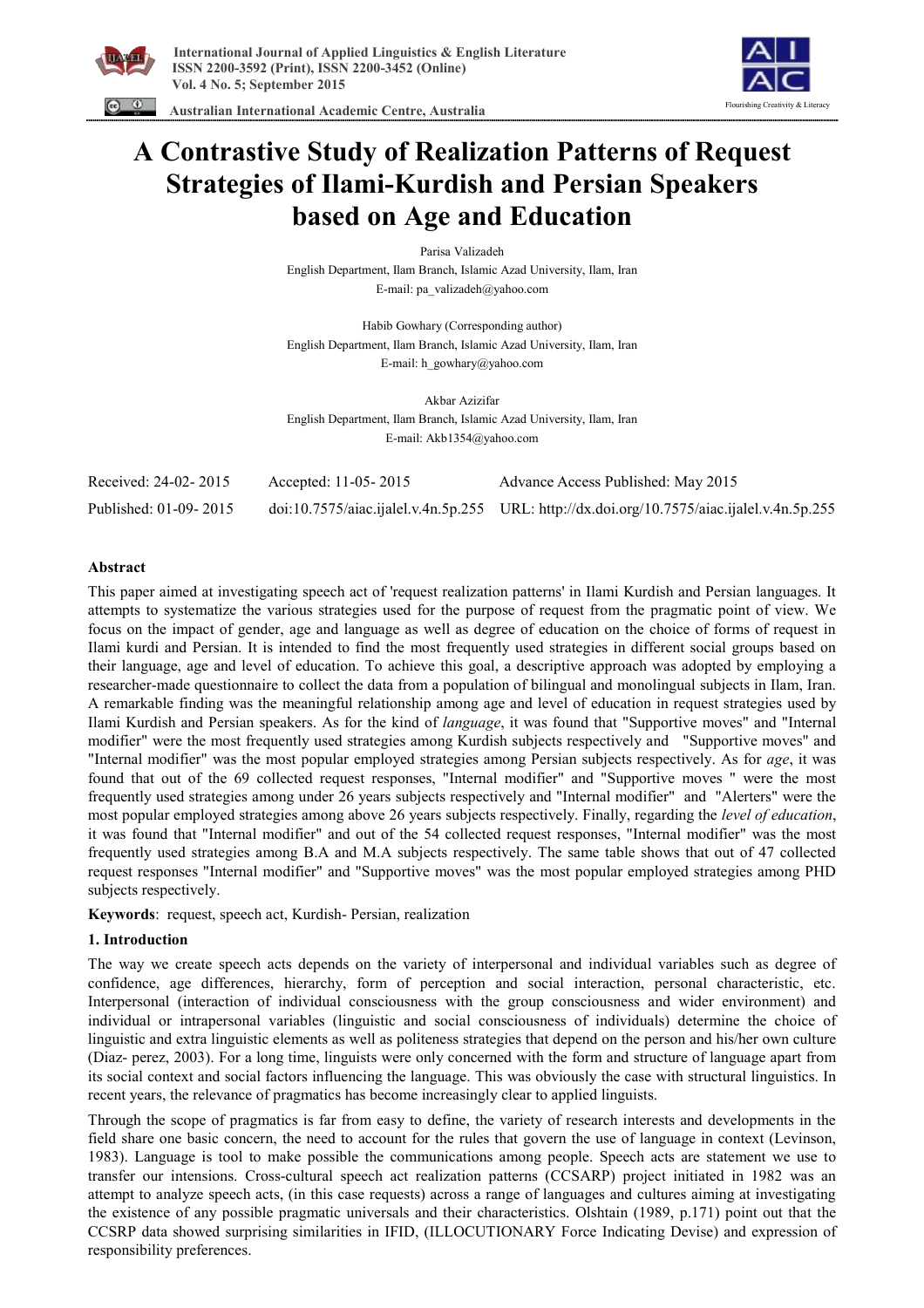#### **IJALEL 4(5):255-261, 2015** 256

Successful communication entails knowledge's of grammar and text organization as well as pragmatic target language. Pragmatic competence is specifically defined by Koike (1989) as "the speaker's knowledge and use of rules of appropriateness and politeness which dictate the way the speaker will understand and formulate speech acts" (p.279).

In recent years, the relevance of pragmatics has become increasingly clear to applied linguists. Through the scope of pragmatics is far from easy to define, the variety of research interests and developments in the field share one basic concern. The need to account for the rules that govern the use of language in context (Levinson 1983). One of the basic challenges for research in pragmatics is the issue of universality; to what extent is it possible to determine the degree to which the rules that govern the use of language in context vary from culture to culture and from language to language? Answers to this question have to be sought cross- cultural research in pragmatics. For applied linguistics, especially for those concerned with communicative language learning and teaching, cross- cultural research in pragmatics is essential in coping with the applied aspect of the issue of universality. To what extent is it possible to specify the particular pragmatic rules of use for a given language, rules which second language learners will have to acquire in order to attain successful communication in the target language?

Studies have demonstrated that there are cross-cultural differences between two different speech communities in relation to the type of request and level of directness of request realization (Blum-kulka and Olshtain, 1984, Blum-kulka and House, 1989, Eslami- Rasekh, 1993, Wierzbicka, 1991). Most of these studies have dealt with request strategies based on the model proposed by Brown and Levinson (1987). Few however have focused on the perception of politeness (Fraser, 1978, Kitao, 1990).

With the goal of investigating cultural differences which exist between Persian and English, several studies have been carried out focusing on the realization of different speech acts in an Iranian context. These include apologies (Afghary 2007) complaints( Eslami- Rasekh, 2004, Salmani-Nodoushan, 2006a) griping (Allami,2006) invitations (Salmani-Nodushan, 2006b),requests(Eslami- Rasekh, 1993,Jalilifar, 2009)and refusals (Moradkhani and Feyzi, 2008). These studies provide readers with a fuller understanding of speech acts in intra and cultural communication. Requests are one of the many speech acts frequently used in human interaction, Because of the large degree of imposition that making a request places upon ones interlocutors, numerous studies have examined its function in different culture. Fukushima (2000) for example conducted a cross cultural study of polite request strategies in British English and Japanese. He showed that British and Japanese undergraduate respondents use different politeness strategies when making requests. He concluded that perceptions of power, social distance and the weight of the imposition influenced politeness strategy choice in the two cultures differently. The purpose of this study is to investigate request strategies of Iranian Kurdish-Persian and speech acts realization pattern regarding to Age and Education.

Thus the following research questions are addressed in the present study:

- 1) What are the request strategies used by Iranian Kurdish and Persian languages?
- 2) What are the difference between the request strategies used by Male and Females?
- 3) What is the most frequency use request strategy among different level of education?

# 2. **Methods**

# *2.1 Instrument*

The data for this study were collected by means of a questionnaire. The questionnaire consisted of two parts. Part one aimed at eliciting personal information about the participants to make the task of categorization possible .In part two, items were included that asked the participants to choose the request forms they usually use for interaction with their interlocutors in the situations described. The test is composed of 19 situations (request) representing different social contexts (see Appendixes). In order to identify the request strategies used, the researcher used tables to clarify the method used to show the other request strategies employed in each situations and their percentage. In the present study descriptive and inferential statistical techniques have been used to show the meaningfulness the relationship between age and level of education of respondents and use of request strategies.

Each question is given to a panel of expert analysts, and they rate it. They give their opinion about whether the question is essential, useful or irrelevant to measuring the construct under study. Their results are statistically analyzed and the test modified to improve the rational validity. Cronbach Alph is used as an estimate of the reliability and average correlation of a set of items is an accurate estimate of the average correlation of all items that pertain to a certain construct.

## *2.2 Procedures*

First of all, a questionnaire was designed base on Blum- Kulka (1984) and some articles. This questionnaire consisted of 19 different situations in request. It was designed in Persian and participants were asked to answer in Persian. The data of this study was collected based on strategies that respondents answered in each situation and each strategy was classified based on models used in western studies about request models. The researcher and his assistants approached the participants in a friendly manner and try to gain their cooperation and assistance in order to fill the questionnaire. They also explained the goals of the research to the participants and assured them that the personal information they provide in the first part of the questionnaire will not be disclosed. In order to emphasize this point, the participants were asked not to write their names on the questionnaire. Therefore, they felt comfortable in responding to the questions. The questionnaire was given to the participants separately and they were asked to answer the questionnaire.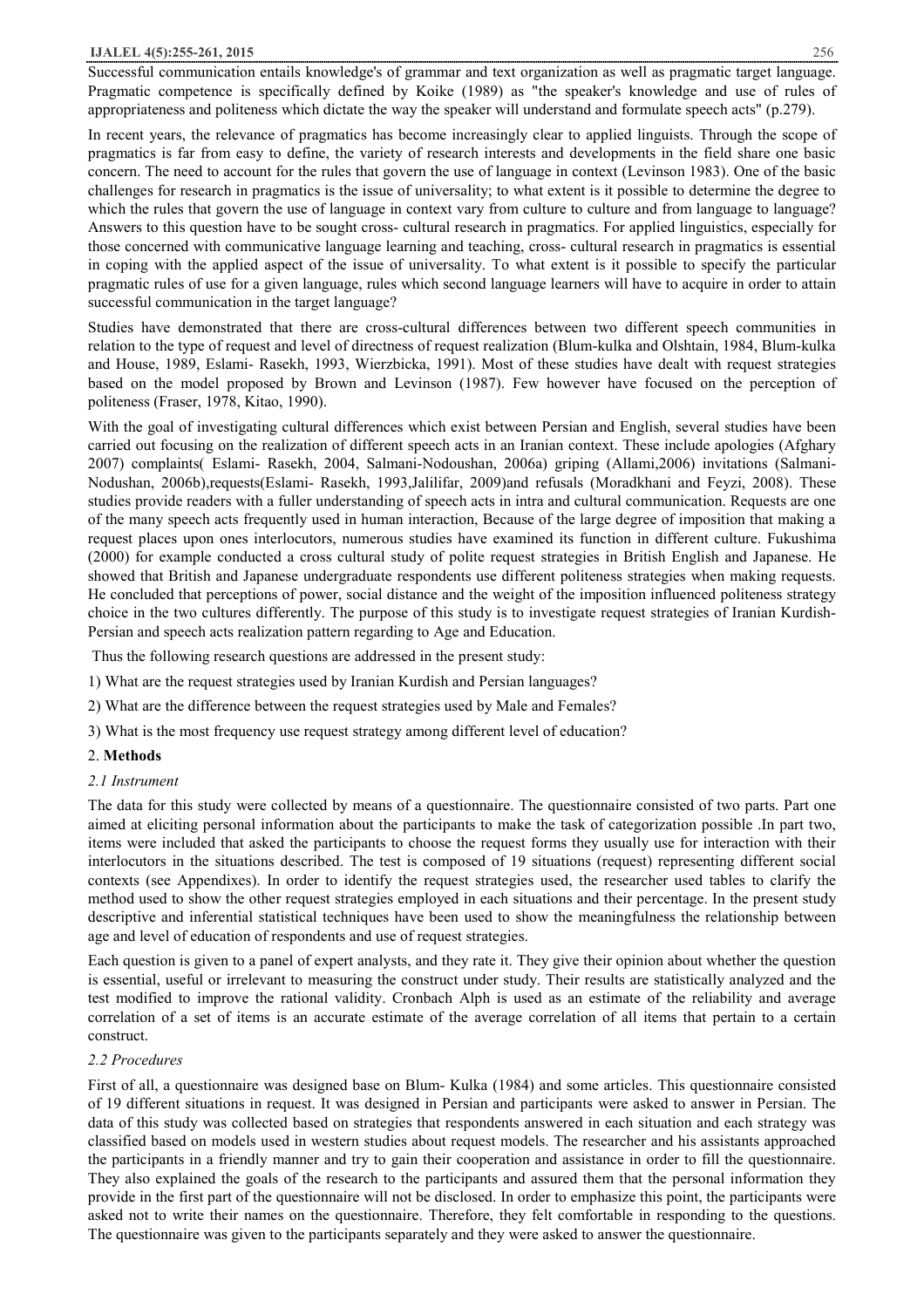## **IJALEL 4(5):255-261, 2015** 257

They were given an oral explanation to elaborate more on what they were asked to do and to explain more about the goals of the research to the participants in order to gain their cooperation and assistance. After the data were gathered, the questionnaires were examined and classified and the six request parameters were counted. After the data were collected, the questionnaires were examined and the incomplete ones were discarded. Then they were classified and codified for the computer analysis (SPSS software). Request strategies have been investigated with questionnaires, focusing on addressee's personal factor (such as language, age and level of education). In order to investigate the social changes in the society and their impact on language, participants from various generations and social strata are required to portray a clear picture of language use as far as request and parameters are concerned. Data analysis techniques including descriptive statistics, frequency, percent and cumulative percent are employed to shed light on actual conditions under which strategies of request is used in Ilami Kurdish and Persian. Because of nature of the study, we have employed mainly descriptive statistics to answer the research questions.

## **3. Results**

## *3.1 Demographic Statistics*

3.1.1 Demographic statistics of participants according to age

The selected participants who answered the questionnaire were 140 people that were under and above 26 years. They were randomly chosen to participate in the study. The following table shows the frequency of the participants according to age.

|  |  | Table 1. The Frequency and Percentage of Participants According to Age |
|--|--|------------------------------------------------------------------------|
|  |  |                                                                        |

|               | Frequency | Percent | <b>Cumulative Percent</b> |
|---------------|-----------|---------|---------------------------|
| under26 years | 69        | 49.3    | 49.3                      |
| Above26 years |           | 50.7    | 100.0                     |
| Total         | 140       | 100.0   |                           |

As revealed in the above table, 49.3 percent of the participants are under 26 years and the above 26 years are 50.7 percent.

3.1.2 Demographic statistics regarding the language of participants

As stated, the selected respondents to answer the questions were 140 Kurdish and Persian subjects who were randomly chosen to participate in the study. The following table shows the frequency of the respondents in terms of language.

| Table 2. The Frequency distribution of respondents in terms of language |  |  |  |  |  |  |  |
|-------------------------------------------------------------------------|--|--|--|--|--|--|--|
|-------------------------------------------------------------------------|--|--|--|--|--|--|--|

|         | <b>Frequency</b> | Percent | <b>Cumulative Percent</b> |
|---------|------------------|---------|---------------------------|
| Kurdish | 70               | 50.0    | 50.0                      |
| Persian | 70               | 50.0    | 100.0                     |
| Total   | 140              | 100.0   |                           |

As you see in the above table, 50.0 percent of participants are Kurd and other half of them are Persian.

3.1.3 Demographic statistics of participants according to educational degree

Table 3 shows the frequency and percentage of participants according to the level of education.

Table 3. The Frequency and Percentage of Participants According to Educational Degree

|                            | Frequency | Percent       | <b>Cumulative Percent</b> |
|----------------------------|-----------|---------------|---------------------------|
| B.A                        | 39        | 27.9          | 27.9                      |
| M.A                        | 54        | 38.6          | 66.4                      |
| <b>PhD</b><br><b>Total</b> | 47<br>140 | 33.6<br>100.0 | 100.0                     |

## *3.2 Descriptive statistics*

The distribution of participants' responses to questionnaire is specified in following according to language, gender, age and level of used frequency of the strategies.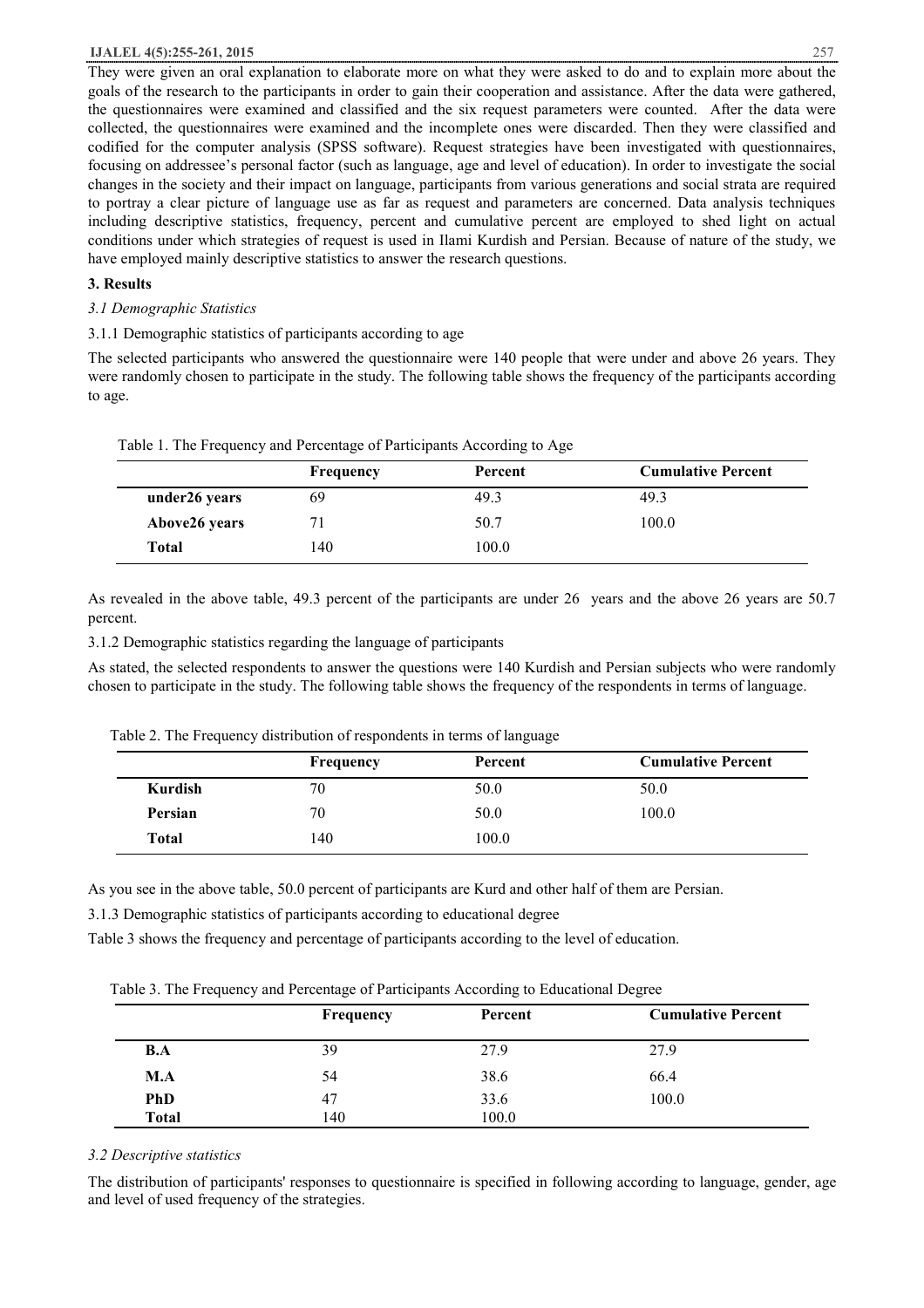3.2.1 The Frequency distribution of respondents to request questionnaire in terms of language group

| language |                                 | <b>Frequency</b> | Percent | <b>Cumulative Percent</b> |
|----------|---------------------------------|------------------|---------|---------------------------|
| Kurdish  | Direct request                  | 3                | 4.29    | 4.29                      |
|          | Conventionally indirect request | 5                | 7.15    | 11.44                     |
|          | Alerters                        | 13               | 18.57   | 30.01                     |
|          | Supportive moves                | 27               | 38.57   | 68.58                     |
|          | Internal modifier               | 20               | 28.57   | 97.15                     |
|          | <b>Hints</b>                    | 2                | 2.85    | 100.0                     |
|          | Total                           | 70               | 100.0   |                           |
| Persian  | Direct request                  | 2                | 2.86    | 2.86                      |
|          | Conventionally indirect request | 6                | 8.58    | 11.44                     |
|          | Alerters                        | 15               | 21.43   | 32.87                     |
|          | Supportive moves                | 25               | 35.71   | 68.58                     |
|          | Internal modifier               | 18               | 25.71   | 94.29                     |
|          | <b>Hints</b>                    | 4                | 5.71    | 100.0                     |
|          | Total                           | 70               | 100.0   |                           |

Table 4. The Frequency distribution of respondents to request questionnaire in terms of language group

As this table reveals, out of the 70 collected request responses, "Supportive moves" and "Internal modifier" were the most frequently used strategies among Kurdish subjects respectively. The same table shows that out of 70 collected request responses "Supportive moves" and "Internal modifier" was the most popular employed strategies among Persian subjects respectively.

The same table shows that out of 70 collected request responses "Supportive moves" and "Internal modifier" was the most popular employed strategies among Persian subjects respectively.



Figure 1. The Frequency distribution of respondents to request questionnaire in terms of language group

3.2.2 The Frequency distribution of respondents to request questionnaire in terms of age group

| age            |                                 | <b>Frequency</b> | Percent | <b>CumulativePercent</b> |
|----------------|---------------------------------|------------------|---------|--------------------------|
| under 26 years | Direct request                  | 4                | 5.80    | 5.80                     |
|                | Conventionally indirect request | 6                | 8.69    | 14.49                    |
|                | Alerters                        | 13               | 18.85   | 33.34                    |
|                | Supportive moves                | 19               | 27.53   | 60.87                    |
|                | Internal modifier               | 26               | 37.69   | 98.56                    |
|                | <b>Hints</b>                    |                  | 1.44    | 100.0                    |
|                | Total                           | 69               | 100.0   |                          |
| above 26 years | Direct request                  |                  | 7.04    | 7.04                     |
|                | Conventionally indirect request |                  | 9.87    | 16.91                    |
|                | Alerters                        | 16               | 22.53   | 39.44                    |
|                | Supportive moves                | 15               | 21.12   | 60.56                    |
|                | Internal modifier               | 26               | 36.63   | 97.19                    |
|                | <b>Hints</b>                    | 2                | 2.81    | 100.0                    |
|                | Total                           | 71               | 100.0   |                          |

Table 5. The Frequency distribution of respondents to request questionnaire in terms of age group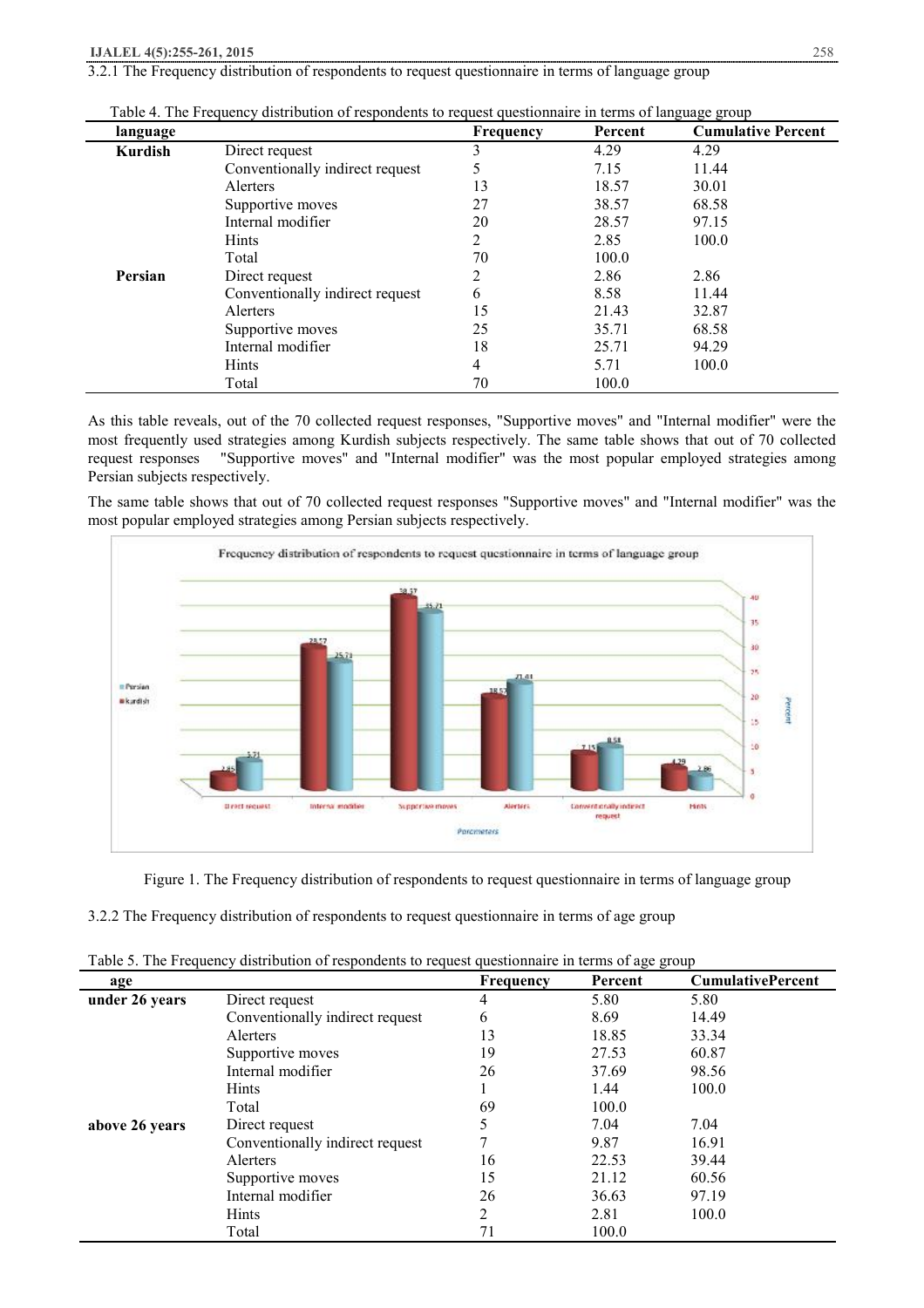As this table reveals, out of the 69 collected request responses, "Internal modifier" and "Supportive moves " were the most frequently used strategies among under 26 years subjects respectively. The same table shows that out of 71 collected request responses "Internal modifier" and "Alerters" was the most popular employed strategies among above 26 years subjects respectively.



Figure 2. The Frequency distribution of respondents to request questionnaire in terms of age group

| 3.2.3 The Frequency distribution of respondents to request questionnaire in terms of educational degree |
|---------------------------------------------------------------------------------------------------------|
| Table 6. Frequency distribution of respondents to request questionnaire in terms of educational degree  |

|            | <b>Educational degree</b>       |              | Percent | <b>Cumulative Percent</b> |
|------------|---------------------------------|--------------|---------|---------------------------|
| B.A        | Direct request                  | 2            | 5.13    | 5.13                      |
|            | Conventionally indirect request | 3            | 7.70    | 12.83                     |
|            | Alerters                        |              | 17.95   | 30.78                     |
|            | Supportive moves                | 11           | 28.20   | 58.98                     |
|            | Internal modifier               | 15           | 38.46   | 97.44                     |
|            | Hints                           |              | 2.56    | 100.0                     |
|            | Total                           | 39           | 100.0   |                           |
| M.A        | Direct request                  |              | 1.85    | 1.85                      |
|            | Conventionally indirect request | 3            | 5.55    | 7.4                       |
|            | Alerters                        | 14           | 25.93   | 33.33                     |
|            | Supportive moves                | 12           | 22.22   | 55.55                     |
|            | Internal modifier               | 23           | 42.60   | 98.15                     |
|            | Hints                           | $\mathbf{I}$ | 1.85    | 100.0                     |
|            | Total                           | 54           | 100.0   |                           |
| <b>PHD</b> | Direct request                  |              | 2.13    | 2.13                      |
|            | Conventionally indirect request |              | 2.13    | 4.26                      |
|            | Alerters                        | 11           | 23.40   | 27.66                     |
|            | Supportive moves                | 15           | 31.91   | 59.57                     |
|            | Internal modifier               | 18           | 38.30   | 97.87                     |
|            | <b>Hints</b>                    |              | 2.13    | 100.0                     |
|            | Total                           | 47           | 100.0   |                           |

As this table reveals, out of the 39 collected request responses, "Internal modifier" and out of the 54 collected request response, "Internal modifier" was the most frequently used strategies among B.A and M.A subjects respectively. The same table shows that out of 47 collected request responses "Internal modifier" and "Supportive moves" was the most popular employed strategies among PHD subjects respectively.



Figure 3. Frequency distribution of respondents to request questionnaire in terms of educational degree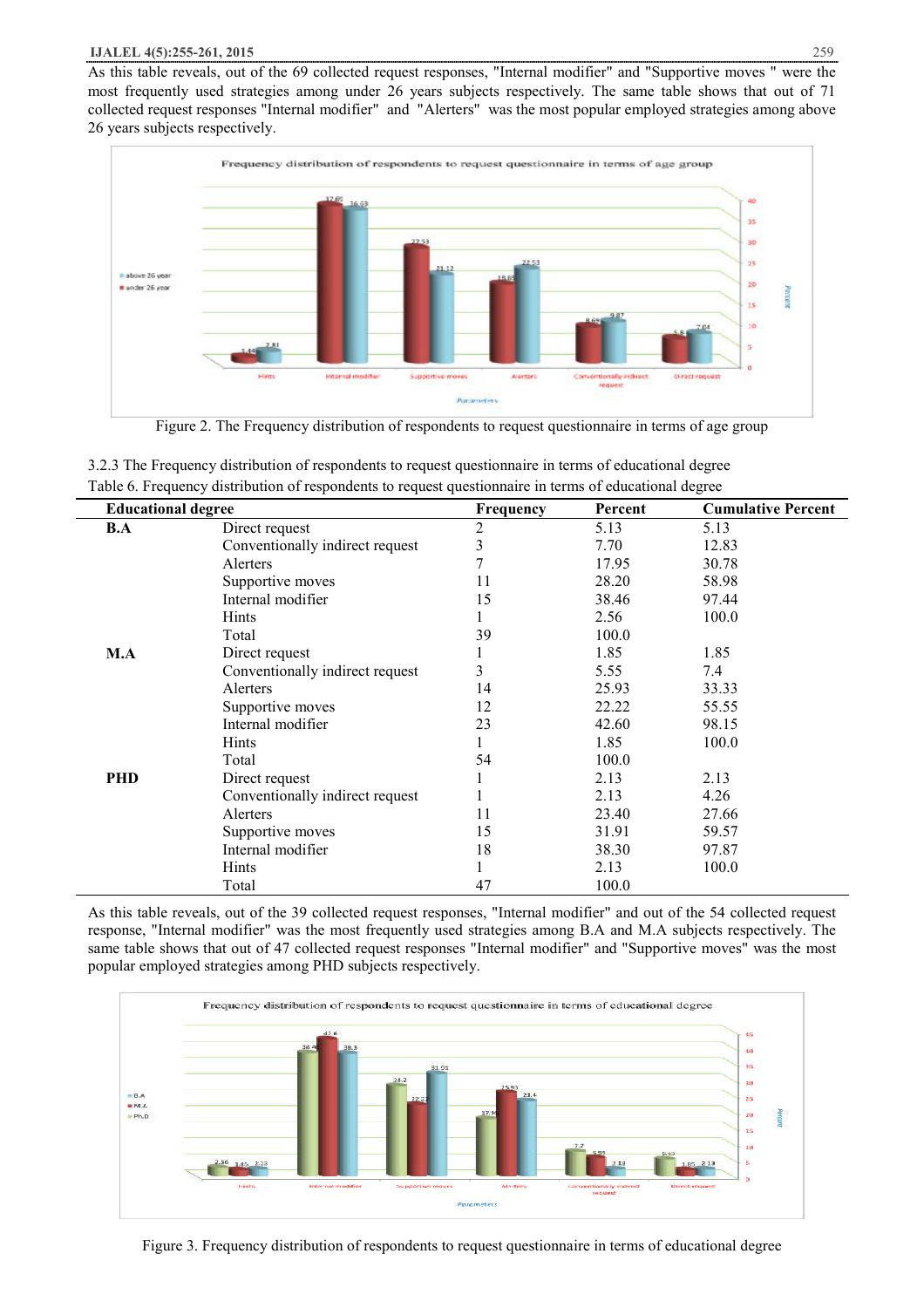#### **4. Discussion and Conclusions**

The results indicated that, Persian and Kurdish speakers demanded through using the same strategies supportive moves belong to the request speech act. In addition, speakers above and fewer than 26 years old demanded through using the same strategies internal modifier and all three educational degree such as BA,MA,PHD demanded through using internal modifier more than other request speech act strategies. Therefore, it seems that in Persian and Kurdish, requests are as formulaic as in other investigated languages, yet preferences for using request parameters seem to be culturespecific. The results, on the other hand, confirm previous findings suggesting the universality of request parameters and on the other hand, it supports the scholars who emphasize the culture-specific aspect of language. According to the fames theory by Brown and Levinsons Politeness Model regards apologies as negative politeness strategies in that they convey respect, difference, and distance rather than friendliness and involvement. Negative politeness is avoidancebased, on-record strategy of self-effacement and restraint. Evidence of positive politeness can be seen in request and apology (e.g., responsibility, tendency), and individual linguistic and extra linguistic elements. Request is face respectability for the speaker and face usefulness for the addressee. In contrast with negative politeness, positive politeness is an Involvement-based approach made by the speaker to ratify, understand, approve of, and admire the positive image of the addressee (Brown and Levinson, 1987).

In the present study, we have tried to design multiple choices of both request and questionnaire in accordance to the relevant parameters in order to apply the concepts of negative and positive politeness in appropriate locations. Therefore, respondents answered to questions based on visualize location and their probable response. By attention to another main theory by Austin (1962) who defines the performance of uttering words with a consequential purpose as "the performance of a locutionary act, and the study of utterances thus far and in these respects the study of locutions or of the full units of speech" (p. 69). These units of speech are not tokens of the symbol or word or sentence but rather units of linguistic communication and it is the production of the token in the performance of the speech act that constitutes the basic unit of linguistic communication" (Searle, 1965, p.136). These functional units of communication have prepositional or locutionary meaning (the literal meaning of the utterance), illocutionary meaning (the social function of the utterance), and perlocutionary force (the effect produced by the utterance in a given context) (Cohen, 1996, p. 384).) Furthermore, we have tried to design multiple choices of both request questionnaires in accordance to classification of functional units of communication in above mentioned grouping. It means that the type of parameters once is refers to locutionary meaning (the literal meaning of the utterance) and in elsewhere, models are appropriate to illocutionary meaning (the social function of the utterance), and finally some others choices means perlocutionary force (the effect produced by the utterance in a given context). Therefore, Researcher is considered the responses of participants in which know according to different variables who have choose locutionary, illocutionary and perlocutionary meaning. In the other word, researcher has tried to find the answer of whatis the most frequent strategy among variables in each question? Regarding to the conclusion of the research and according to the findings and results of the study, we can see in order Ilami- Kurdish and Persian speakers in request speech act have had maximum use of the same strategy such supportive moves in which frequency percent 38.57 in Kurdish people and 35.71 in Persian. According our searches there was no related study. we can see in order three educational level speakers in request speech act have had maximum use of the same strategy such Internal modifiers in which frequency percent 38.46was in BA and 42.60 in MA and 38.30 in PHD.

#### **References**

Afghary, A. (2007). *Pragmatics and speech act theory Research Week proceedings*, Isfahan University, Isfahan.

Austin, J.L. (1962). *How to Do Things with Words.* Oxford University Press Oxford.

Austin, J.L. (1975). *How to do things with words*. J.O. Urmson& M. Sbisa, edsCambridge, MA: Harvard UP.

Blum-Kulka, S., & House, J. (1989). *Cross-cultural pragmatics: Requests and apologies*. Norwood, N.J. Ablex.

Blum-Kulka, Sh., & Olshtain, E. (1984). *Request and apologies: a cross-cultural study of speech act realization patterns* (CCSARP).

Brown, P., & Levinson, S. (1978). Universals in language usage: Politeness phenomena. In E. N. Goody (Ed.), *Questions and politeness: Strategies in social interactions* (pp. 56-289). Cambridge: Cambridge University Press.

Brown, P., and Levinson,S. (1987). *Politeness: Some language universals in language use*. Cambridge: Cambridge University Press.

Blum-Kulka, S. (1984). Interpreting and performing speech acts in a second language: a cross-cultural study of Hebrew and English' in N. Wolfson and J. Elliot (eds.). *TESOL and Sociolinguistic Research.* Rowley, MA: Newbury House. Campbell, S. (1994). *Being Dismissed: The Politics of Emotional Expression*. Hypatia, 46-65.

Chomsky, N. (1994). *Grammatical competence theory*. London: Routledge.

Cohen, A. (1996). Speech Acts, in S.L. McKay, & N.H. Hornberger (Eds.), *Sociolinguistics and language.*

Eemeren, F., & Grootendorst, R. (1984). *Speech Acts in Argumentative Discourse*. Dordrecht, Holland: Foris.

Thomas, J. (1983). *Cross-cultural, pragmatic failure'.* AppliedLinguistics4/2:91-Widdowson,H.1978. Teaching Language as Communication. London: Oxford, University Press.